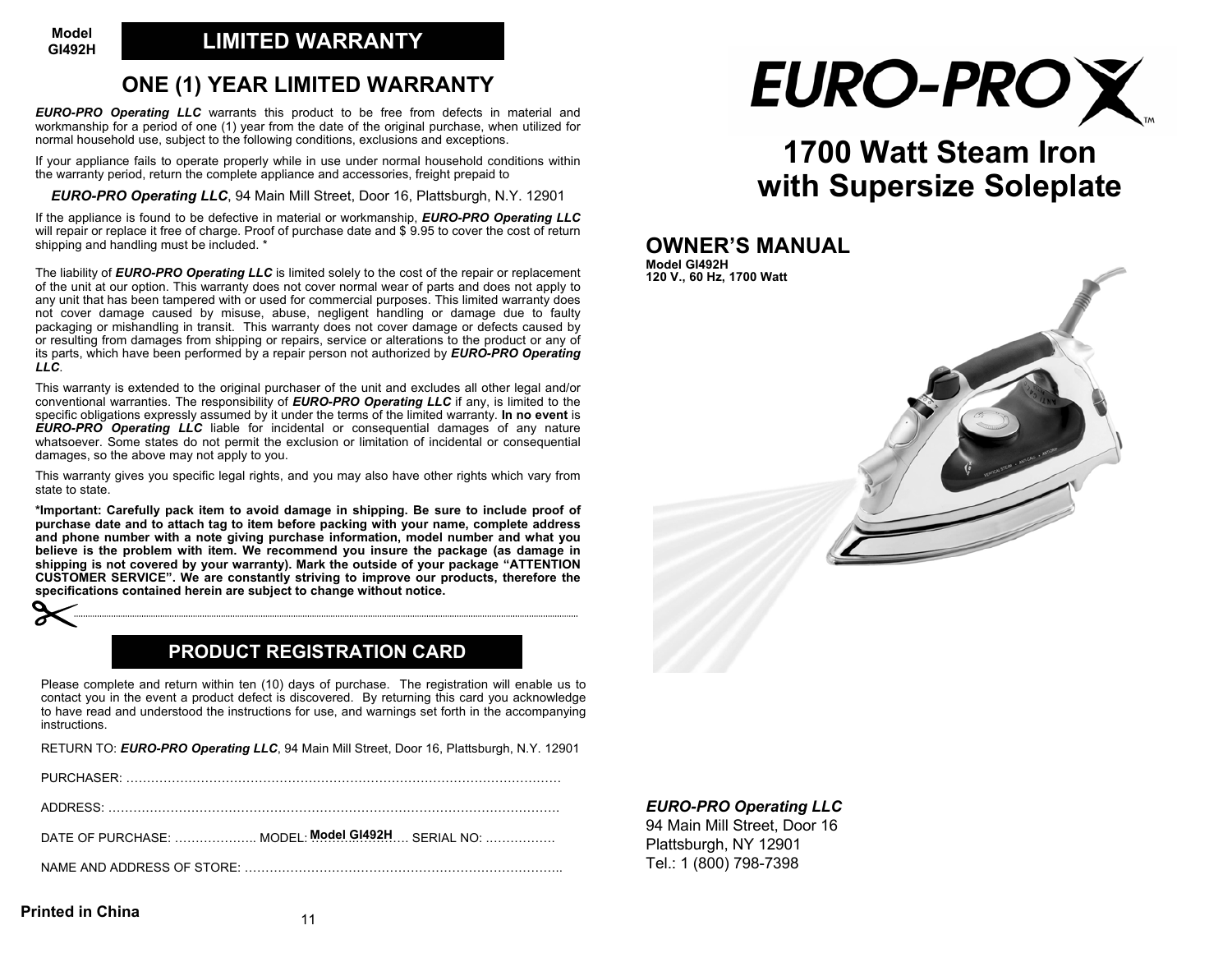# **IMPORTANT SAFETY INSTRUCTIONS**

When using your iron, basic safety precautions should always be follo wed, including the follo wing:

- 1.Read all instructions carefully.
- 2. Use iron only for its intended use. 3.To protect against risk of electrical shock, do not immerse the iron in
- water or other liquids. 4. Never yank cord to disconnect from outlet. Grasp plug and pull to disconnect.
- 5. Do not allow cord to touch hot surfaces. Let iron cool completely before putting a way.
- 6. Al ways disconnect iron from electrical outlet when filling with water, emptying, or when not in use.
- 7. Do not operate iron with a damaged cord, or after the iron has been dropped or damaged in any manner. To avoid the risk of electric shock, do not disassemble the iron. Return the iron to *EURO-PRO Operating LLC* for examination and repair. Incorrect reassembly can cause the risk of electric shock when the iron is used.
- 8. Close supervision is necessary for any appliance being used by or near children. Do not leave iron unattended while connected or on an ironing board.
- 9. Burns can occur from touching hot metal parts, hot water or steam. Use caution when you turn a steam iron upside do wn; there may be hot water in the reservoir.
- 10. Never use or rest iron on an unstable surface.
- 11. While the iron is hot, never set iron on an unprotected surface - even if it is on its heel rest.
- 12.**CAUTION! TO PREVENT ELECTRIC SHOCK OR OTHER INJURY, before filling the iron withwater, make sure that the plug is remo ved from the outlet.**
- 13.**WARNING: Never fill the iron with fabric conditioner, starches or any other s olution, as these will damage the steam mechanism. Do not use contaminated water.**
- 14**. CAUTION! TO AVOID FIRE, never leave iron unattended while it is plugged in.**
- 15**. CAUTION! TO PREVENT ELECTRIC SHOCK, never use the iron in a location where it can fall or be pulled into water or another liquid. If the iron falls into water or other liqui d, unplu g it immediatel y. DO NOT reach into the water or liquid.**
- 16**. WARNING: Never use scouring pads, abrasi ve or chemical cleaners, or s olvents to clean the exterior or s oleplate of your iron. Doin g so will scratch an d/or damage the surface.**
- 17. **CAUTION! DO NOT aim iron at face, to wards y ourself, or an y one else while usin g or adjusting steam. Burns or serious injury may occur.**
- 18. Al ways store your iron standing upright, not on the soleplate. If stored face down, even the smallest amount of moisture will cause the soleplate to corrode and stain.
- 19. **This ap pliance is for household use only.**

# **SPECIAL INSTRUCTIONS**

- 1.To avoid a circuit overload, do not operate another high-wattage appliance on the same circuit.
- 2. If an extension cord is absolutely necessary, use a 15-ampere cord. Cords rated for less amperage may overheat. Use care to arrange the cord so that it cannot be pulled or tripped over.

**POLARIZED PLUG**: This appliance has a polarized plug (one blade is wider than the other). As a safety feature, this plug will fit into a polarized outlet only one way. If the plug does not fit fully into the outlet, reverse the plug. If it still does not fit, contact a qualified electrician. Do not attempt to defeat this safety feature.

# **SAVE THESE INSTRUCTIONS**

# **TROUBLESHOOTING**

| <b>PROBLEM</b>                                                            | <b>POSSIBLE REASONS &amp; SOLUTIONS</b>                                                                                                                                                                                                                                                                                                                                                                                                                                                                                                                                                                                                                                                                                                                                                                                                                                                                                 |  |  |  |
|---------------------------------------------------------------------------|-------------------------------------------------------------------------------------------------------------------------------------------------------------------------------------------------------------------------------------------------------------------------------------------------------------------------------------------------------------------------------------------------------------------------------------------------------------------------------------------------------------------------------------------------------------------------------------------------------------------------------------------------------------------------------------------------------------------------------------------------------------------------------------------------------------------------------------------------------------------------------------------------------------------------|--|--|--|
| Iron does not heat                                                        | • Iron should be plugged into a 120V AC electrical<br>outlet only.<br>Make sure that the plug is securely in the socket.<br>• Temperature setting too low.<br>Turn to higher setting.                                                                                                                                                                                                                                                                                                                                                                                                                                                                                                                                                                                                                                                                                                                                   |  |  |  |
| Thermostat ready light<br>goes On and Off                                 | $\bm{\cdot}$ This is normal.<br>The light goes On and Off as the thermostat is<br>switching the heating element On and Off to<br>maintain the selected temperature.                                                                                                                                                                                                                                                                                                                                                                                                                                                                                                                                                                                                                                                                                                                                                     |  |  |  |
| Some odor or small<br>particles come out of<br>steam vents of new<br>iron | $\bm{\cdot}$ This is normal.<br>Follow instructions for first use and allow iron to steam<br>through 2-3 fillings & press the steam burst button<br>occasionally to eliminate small white particles.                                                                                                                                                                                                                                                                                                                                                                                                                                                                                                                                                                                                                                                                                                                    |  |  |  |
| Iron does not steam                                                       | • Water tank may be empty or water level is very low.<br>Add water.<br>• Make sure that the temperature control dial and<br>the variable steam control are correctly set. For<br>maximum steam, (setting "Max" on steam control),<br>temperature control dial should be set on "".<br>. Adjustable steam control is set on "0".<br>Always allow the iron to reach the selected<br>temperature with the adjustable steam control setting<br>at "0". Make sure the temperature control dial is set in<br>the correct steam area, e.g. "•", and the steam control<br>is not on "0". For more steam, turn temperature dial to<br>higher setting, e.g. "", and the steam control to<br>"Max".<br>• If temperature setting and steam control setting are<br>correct and there is no steam, gently tap the<br>soleplate on the ironing board a few times. Move<br>the variable steam control from "0" to "Max" a few<br>times. |  |  |  |
| Water droplets coming<br>from steam vents                                 | . Iron may not be hot enough. Set thermostat to the<br>"Max" position. Always allow iron sufficient time to<br>heat up (thermostat light goes off) before activating<br>the variable steam control.<br>• Overuse of steam burst. Allow more time between<br>each burst.<br>. Iron may have been overfilled. Turn iron off, empty<br>water and follow instructions for filling.<br>• Steam performance may be low if iron requires<br>seasoning. To season, use regular tap water for 1or 2<br>tanks until steam performance improves.                                                                                                                                                                                                                                                                                                                                                                                   |  |  |  |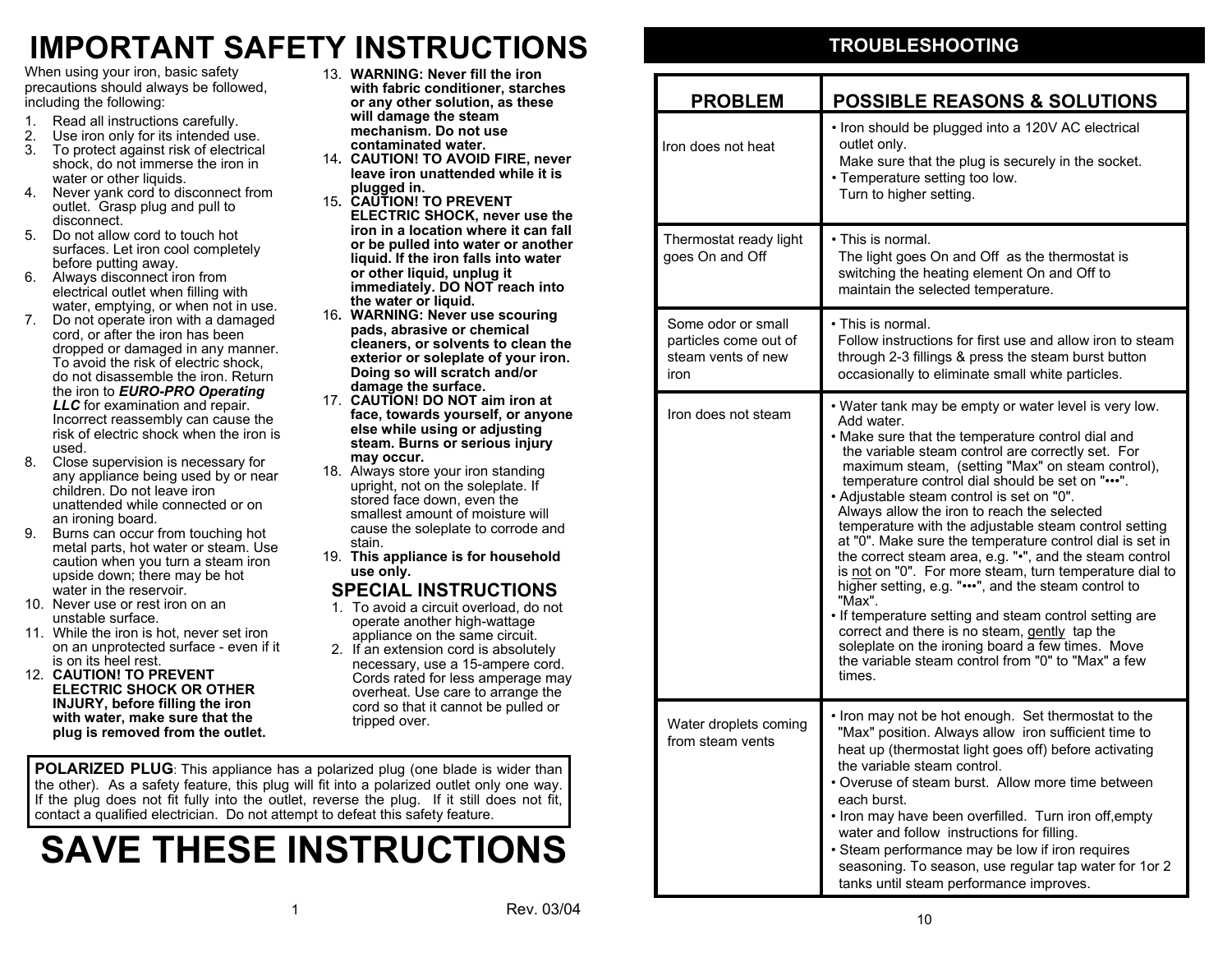**NOTE:** Before starting to iron delicate fabrics, it is best to first test the temperature of the iron on a hem or an inside seam.

**To select iron temperature, align temperature selected on dial with the indicator on the water tank.**

| <b>DIRECTIONS</b><br>ON LABEL   |                               | ۰                                                               | $\cdots$                       |                         |                                                     |
|---------------------------------|-------------------------------|-----------------------------------------------------------------|--------------------------------|-------------------------|-----------------------------------------------------|
| <b>FABRIC</b>                   |                               | <b>SYNTHETIC</b><br>FIBERS, e.g.<br>acrylic, nylon<br>polyester | <b>SILK</b><br><b>WOOL</b>     | COTTON<br><b>LINEN</b>  | Please note that                                    |
| TEMP.<br><b>CONTROL</b>         | C. Banker<br><b>THIS TOOM</b> | <b>MIN</b>                                                      |                                | <b>MAX</b>              |                                                     |
| <b>STEAM</b><br><b>CONTROL</b>  | உதகுர                         | 0                                                               | <b>MINIMUM</b><br><b>STEAM</b> | MAXIMUM<br><b>STEAM</b> |                                                     |
| <b>BURST OF</b><br><b>STEAM</b> | ⊕                             |                                                                 |                                |                         |                                                     |
| <b>SPRAY</b>                    | 嗣                             | $\mathbb{W}'$                                                   | ⋓                              | ⋓                       | on the label means "THIS ARNOLE CANNOT BE IRONE IRO |

# **IRONING CHART GETTING TO KNOW YOUR IRON**

Before using your 1700 Watt Steam Iron, remove any labels, stickers or tags that may be attached to the body or soleplate of the iron.

When turned on for the first time, your new iron may emit an odor for up to 10 minutes. This is due to the initial heating of the materials used in making the iron. The odor is safe and should not reoccur after initial heating.

Also, before ironing with steam for the first time, allow iron to heat, hold in a horizontal position and hit the burst of steam button several times. The iron may emit some small particles from the steam holes. This is normal and will clear after pressing the burst of steam button several times.

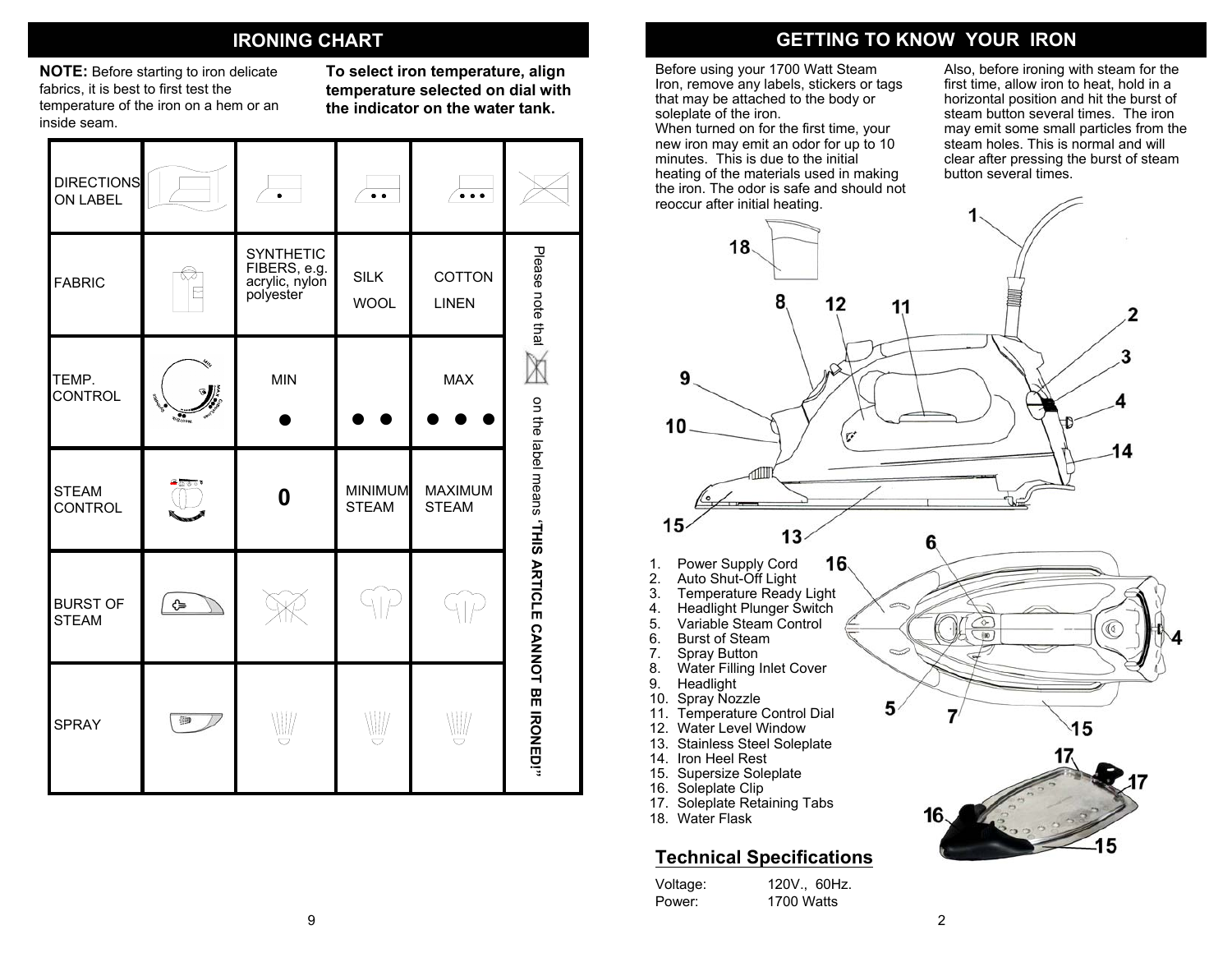## **FEATU R ES OF STEAM IRON WITH HEADLIGHT**

#### **BURST OF STEAM**

The Burst of Steam provides extra, sudden blasts of steam which aid in removing stubborn wrinkles from fabrics such as denim, cotton or linen.

#### 2. **ATOMIZER SPRAY BUTTON**

Pressing this Button provides a defined jet of spray which gently moistens fabric.9.

#### 3. **VARIABLE STEAM CONTROL**

Minimum to maximum steaming for different materials. Self cleaning feature flushes internal sole plate with water.

#### 4. **TEMPERATURE CONTROL**

Turn dial to select temperature. Main temperature settings are indicated by the 1, 2 and 3 dots. (See "Ironing Chart.")

#### 5. **ANTI-DRIP FUNCTION**

Built-in Anti-Drip feature helps reduce water spots by cutting of water flowwhen the iron temperature is too low to build sufficient steam.

#### 6. **WATER FILLING I NLET**

The cover prevents dust and foreign matter from entering the water tank. It also stops any water from spilling during ironing.

#### 1. BURST OF STEAM 7. BUILT-IN ANTI-CALCIUM SELF-CLEANING STORAGE **FILTER**

Prevents calcium build-up and prolongs the life of the iron.

#### 8.**STAINLESS STEELSOLEPLATE**

Provides maximum glideability and heat retention.

#### **PIVOT CORD**

For left or right handed use. Pivots up and do wn; prevents dragging along the fabric. The flexible cord protector protects the cord from fraying.

#### 10. **SELF-CLEANING**

Flushes internal soleplate with water.

**11. HEADLIGHT** Shadow free ironing.

#### 12. **SUPERSIZE SOLEPLATE**Removable supersize soleplate

requires fe wer strokes when ironing large surfaces. 40% more coverage than regular size soleplates.

# **OPERATING INS TRUCTIONS ( CONT.)**

#### **SELF-CLEANING**

In order to remove calcium and built-up particles, the self-cleaning system should be run at least once a month.

- Fill the water beaker provided halfway and then pour into the water reservoir.
- Set the variable steam control to the no steam position.
- Insert the main plug into the wall socket.
- Set the temperature control dial to the maximum temperature.
- Wait until the thermostat light goes off and steam iron has reached preset temperature.
- Remove the plug from the wall socket.
- Hold the steam iron horizontally over a sink.
- Turn the variable steam control to "Self-Clean " position. Hot water and steam will be e mitted from the soleplate. S wing the steam iron lightly back and forth gently to allow lime and dust particles to come out.
- When the water reservoir is empty, shift the variable steam control from "Self-Clean" position to "0".
- Stand the iron upright and insert the plug into the wall socket to let the iron heat up again.
- Move the iron over a clean cotton cloth to clean the soleplate and let the remaining water on the soleplate evaporate.

#### **ANTI-DRIP FEATURE**

Built-in Anti-Drip feature helps reduce water spots by cutting of water flow when the iron temperature is too lo w to build sufficient steam. The anti drip function reduces water dripping and water stains. It does not prevent water dripping and water stains if you press the steam burst button too often or if the temperature is too lo w. The amount of water droplets will eventually decrease after the iron is used for 2 to 3 tankfuls of steaming and ironing.

IJ

- 1. Always turn the variable steam control to "0" after you have emptied the water tank.
- 2. Allow the iron to cool down.
- 3. Always store the iron in the upright position to protect the soleplate.
- 4. From time to time, clean the exterior of the iron with a damp cloth and wipe dry.
- 5. If you use spray starch, wipe the soleplate occasionally with a soft damp cloth to prevent the build-up of deposits.
- 6. If the iron has not been used for a few weeks, hold the iron horizontally and allow to steam for 2 minutes before ironing.

**WARNING:**The anti-drip function reduces water dripping and water stains. It does not prevent water dripping or water stains if you press the steam burst button too often or if temperature is too low. The amount of waterdroplets will eventually decrease after iron is used for 2 to 3 tankfuls of steaming and ironing.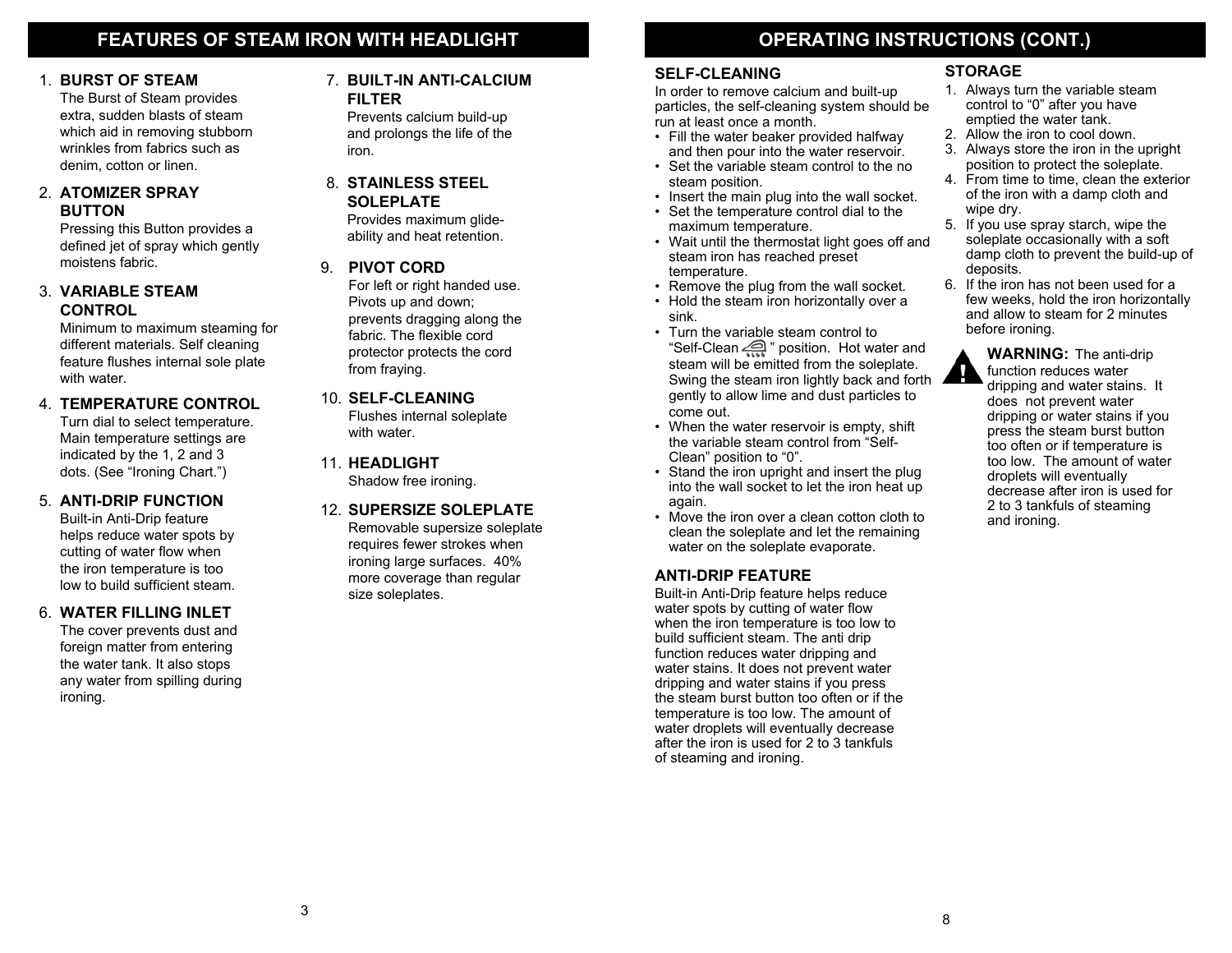# **OPERATING INS TRUCTIONS (**

•

#### **ATTACHING THE SUPER-SIZE SOLEPLATE**

**WARNING! Use caution when attaching the soleplate to the iron. Burns may occur from touching h ot metal surfaces, hot water or steam.**

- 1. Lift the soleplate clamp and place the iron on the soleplate making sure that the heel of the iron is fitted into the t wo retaining tabs on the back of the super-size soleplate.
- 2. Lower the nose of the iron and close the soleplate clamp to secure the iron in place. See figure 10.



**Fig. 10**



3.To remove the super-size soleplate, lift the soleplate clamp and remove the iron.

#### **IRONING HINTS**

#### **WARNING!To prevent fire, do not leave iron unattended whileconnected.**

- • Sort articles to be ironed according to the type of fabric. This will reduce the need to adjust the temperature for different types of garments.
- •If you are not sure of the fiber content of a garment, test a small area such as a seam or inside hem section before ironing a visible area. Start with a low temperature setting and gradually increase to find the best setting.
- When reducing the temperature to iron sensitive fabrics, allow approximately 2 minutes for the iron to cool to the ne w temperature setting.
- •• Fabrics such as velour, wool, linen and silk are best ironed with anironing cloth to prevent shine marks.

### **EMPTYING THE IRON**

- 1. Al ways empty iron after each use.
- 2. When finished using the iron, turn the variable steam control to"0" and the temperature control dial to "MIN".
- 3. Unplug the iron from the electrical outlet.
- 4. Set variable steam control to "MAX".
- 5. Turn the iron upside down over the sink with the tip pointing down ward and allow the water to flow from the opening. See figure 11.
- 6. Set variable steam control to "0".
- 7. Allo w iron to cool in an upright position before storing.

#### **WARNING! Use caution when emptying the iron. Burns ma y occur from touching hot metal surfaces, h ot water or steam.**





# **CONT.) OPERATING INS TRUCTIONS**

This appliance is for HOUSEHOLD USE ONLY and may be plugged into any 120V AC polarized electrical outlet. Do not use any other type of outlet.

### **BEFORE FIRST USE**

**Remove any labels, stickers or tags which ma y be attached to the body or the s oleplate of the iron before using the iron.**

Before you start using your iron, read all the instructions in the manual and do the following in order to eliminate any odor and small white residue particles and to ensure optimum steam performance.

- 1. Fill the iron with regular tap water. (See page 6 for filling instructions.)
- 2. Set the temperature control dial to its highest setting and the variable steam control to "0".
- 3.When the temperature ready light goes off, the iron has reached the selected temperature. Set the variable steam control to the highest setting.
- 4. Keep the iron in a horizontal position and allow it to steam until the water runs out. Press the burst of steam button to eliminate white residue particles.
- 5. Repeat this procedure for t wo or three fillings of water.

All marked settings on the temperature dial can be used for dry ironing. Slide the variable steam control lever all the way do wn as sho wn in Figure 1. This will cut off the steam flow if water is in the tank.



- 1. Turn temperature dial to "MI N" and slide the variable steam control lever all the way down to "0".
- 2. Plug the cord into a polarized, 120V AC electrical outlet. The po wer "ON" light will come on, indicating that the iron is receiving po wer.
- 3.Turn the temperature dial to the desired setting. (See "Ironing Guide" for a guide to temperature selection.)
- 4. Place iron on its heel (on a stable, protected surface) while iron is.<br>warming to desired temperature.

#### **STEAM IRONING**



**CAUTION! DO NOT aim iron at face, to wards y ourself, or anyone else while using or adjusting steam. Burns or serious injury may occur.**



**CAUTION! TO PREVENT THE RISK OF BURNS, use caution when filling iron with water.Burns can occur from touching hot metal parts, hot water, or**

**NOTE:** Because of the soleplate design, ordinary tap water may be used with this iron. Ho wever, in very hard water areas, we recommend using distilled or demineralized water.



**WARNING: Never fill the iron with fabric conditioner,** 

**starches or any other liquid, as these will damage the steam mechanism. Do not use contaminated water.**